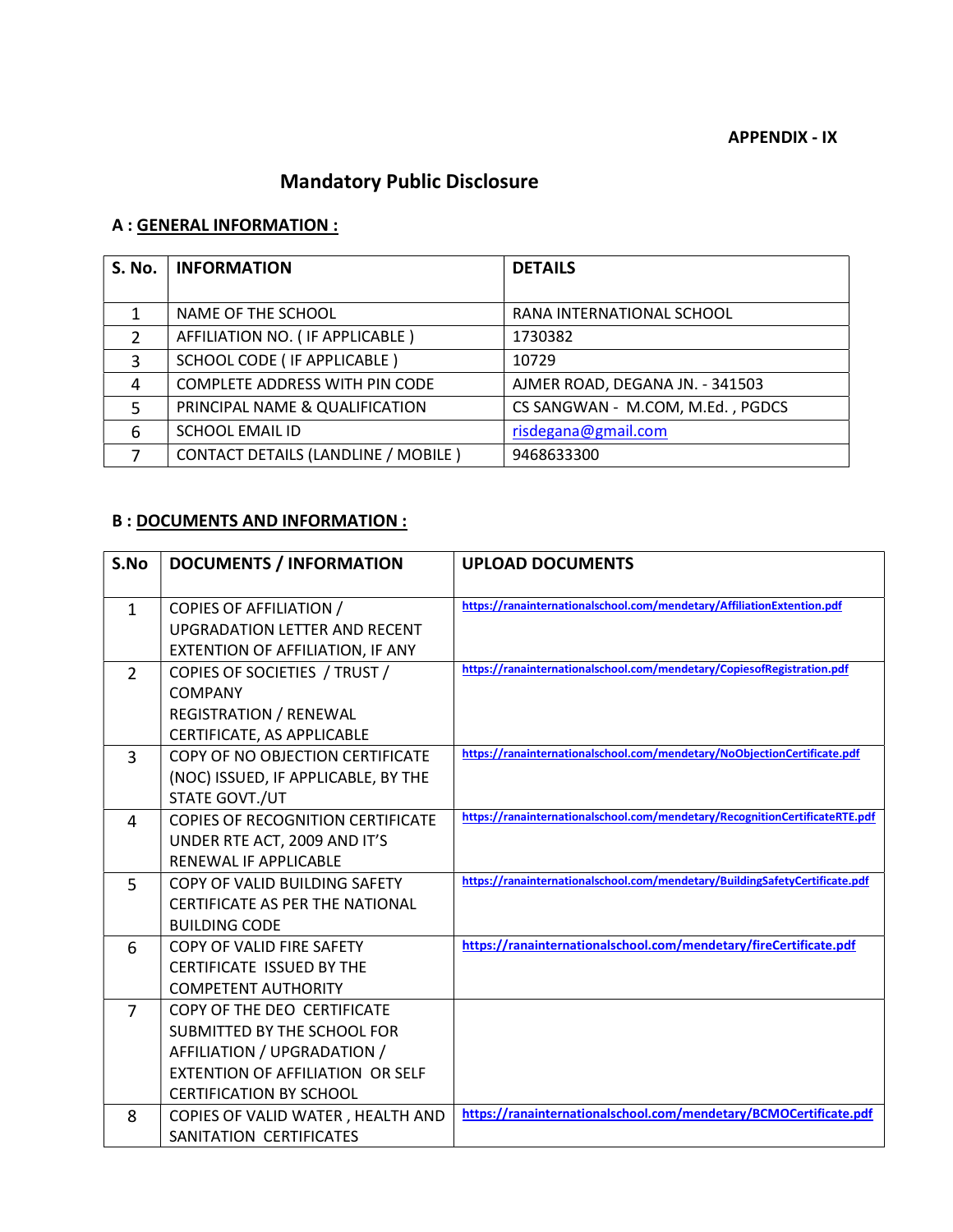#### C : RESULT AND ACADEMICS :

| S.No.         | <b>DOCUMENTS / INFORMATION</b>                                          | <b>UPLOAD DOCUMENTS</b> |
|---------------|-------------------------------------------------------------------------|-------------------------|
| 1             | FEE STRUCTURE OF THE SCHOOL                                             |                         |
| $\mathcal{P}$ | ANNUAL ACADEMIC CALANDER                                                |                         |
| 3             | LIST OF SCHOOL MANAGEMENT COMMITTEE (SMC)                               |                         |
| 4             | LIST OF PARENTS TEACHERS ASSOCIATION (PTA) MEMBERS                      |                         |
| 5             | LAST THREE-YEAR RESULT OF THE BOARD EXAMINATION AS<br>PER APPLICABILITY |                         |

### RESULT CLASS X :

| S.No. | Year | <b>NO. OF REGISTERED</b><br><b>STUDENTS</b> | <b>NO. OF STUDENTS</b><br><b>PASSED</b> | <b>PASS</b><br><b>PERCENTAGE</b> | <b>REMARKS</b> |
|-------|------|---------------------------------------------|-----------------------------------------|----------------------------------|----------------|
|       | 2020 | 68                                          | 68                                      | 100                              |                |
|       | 2021 | 70                                          | 70                                      | 100                              |                |

#### RESULT CLASS XII :

| S.No. | Year | <b>NO. OF REGISTERED</b><br><b>STUDENTS</b> | <b>NO. OF STUDENTS</b><br><b>PASSED</b> | <b>PASS</b><br><b>PERCENTAGE</b> | <b>REMARKS</b> |
|-------|------|---------------------------------------------|-----------------------------------------|----------------------------------|----------------|
|       | 2020 | 63                                          | 63                                      | 100                              |                |
|       | 2021 | ٥z                                          | 82                                      | 100                              |                |

### D : STAFF (TEACHING)

| S.No. | <b>INFORMATION</b>                        | <b>DETAILS</b> |
|-------|-------------------------------------------|----------------|
|       | <b>PRINCIPAL</b>                          | Mr. CS Sangwan |
|       | TOTAL NO. OF TEACHERS                     | 46             |
| 2     | ❖ PGT                                     | 09             |
|       | ❖ TGT                                     | 20             |
|       | ❖ PRT                                     | 17             |
| ς     | <b>TEACHERS SECTION RATIO</b>             | 1.5:1          |
|       | DETAILS OF SPECIAL EDUCATOR               | 01             |
|       | DETAILS OF COUNSELLOR AND WELNESS TEACHER |                |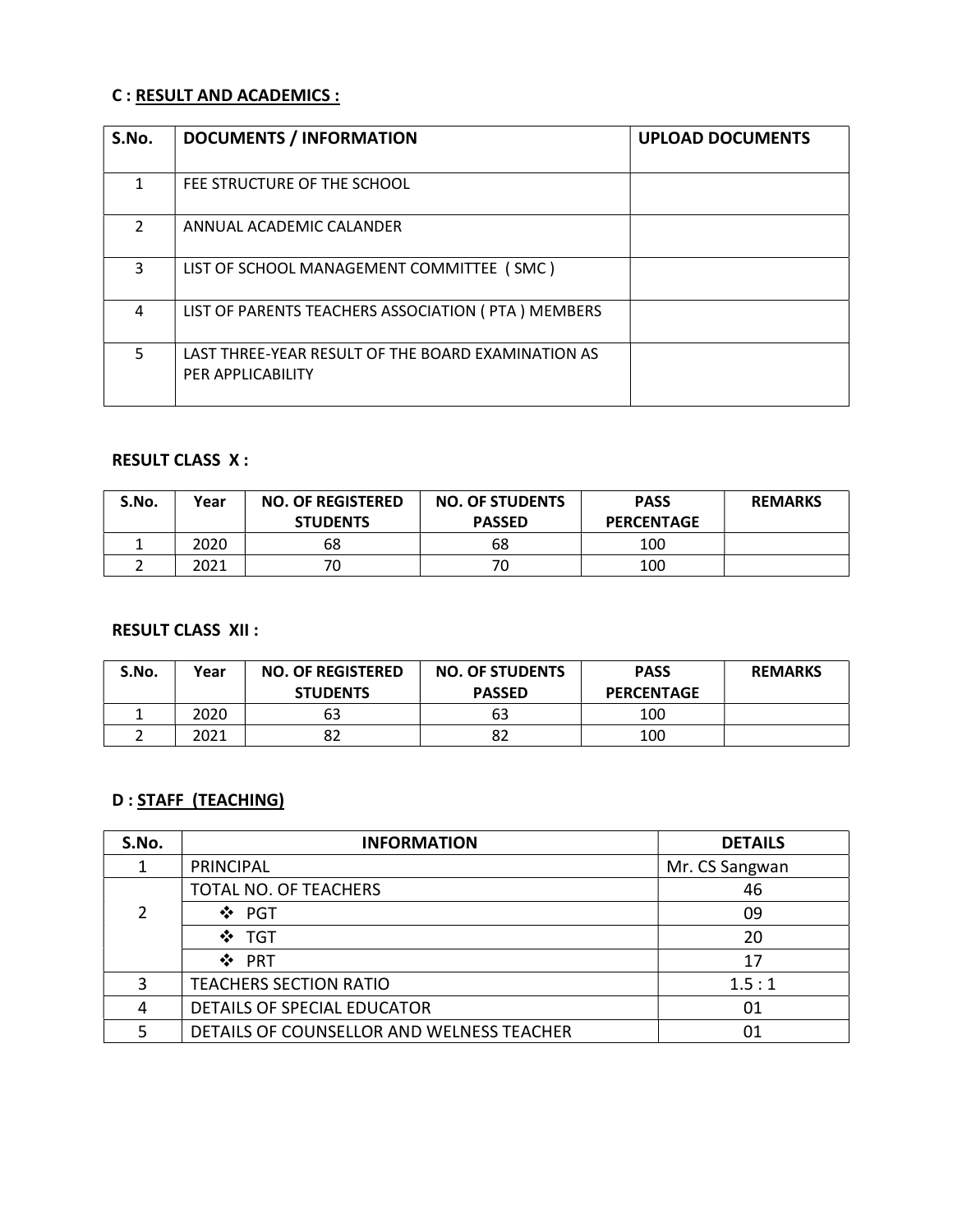#### E : SCHOOL INFRASTRUCTURE :

| S.No.         | <b>INFORMATION</b>                                | <b>DETAILS</b>             |
|---------------|---------------------------------------------------|----------------------------|
| 1             | TOTAL CAMPUS AREA OF THE SCHOOL (IN SQUARE MTR)   | 8409                       |
| $\mathcal{P}$ | NO. AND SIZE OF THE CLASS ROOMS (IN SQFT MTR)     | 32 Class Rooms,            |
|               |                                                   | 46.45 Square Meter each    |
| 3             | NO. AND SIZE OF LABORATORIES INCLUDING COMPUTER   | 6 Labs, 330.7 Square Meter |
|               | LABS (IN SQ MTR)                                  |                            |
| 4             | INTERNET FACILITY (Y/N)                           | <b>YES</b>                 |
| 5             | NO. OF GIRLS TOILET                               | 6                          |
| 6             | NO. OF BOYS TOILET                                | 8                          |
| 7             | LINK OF YOUTUBE VIDEO OF THE INSPECTION OF SCHOOL | N.A                        |
|               | COVERING THE INFRASTRUCTURE OF THE SCHOOL         |                            |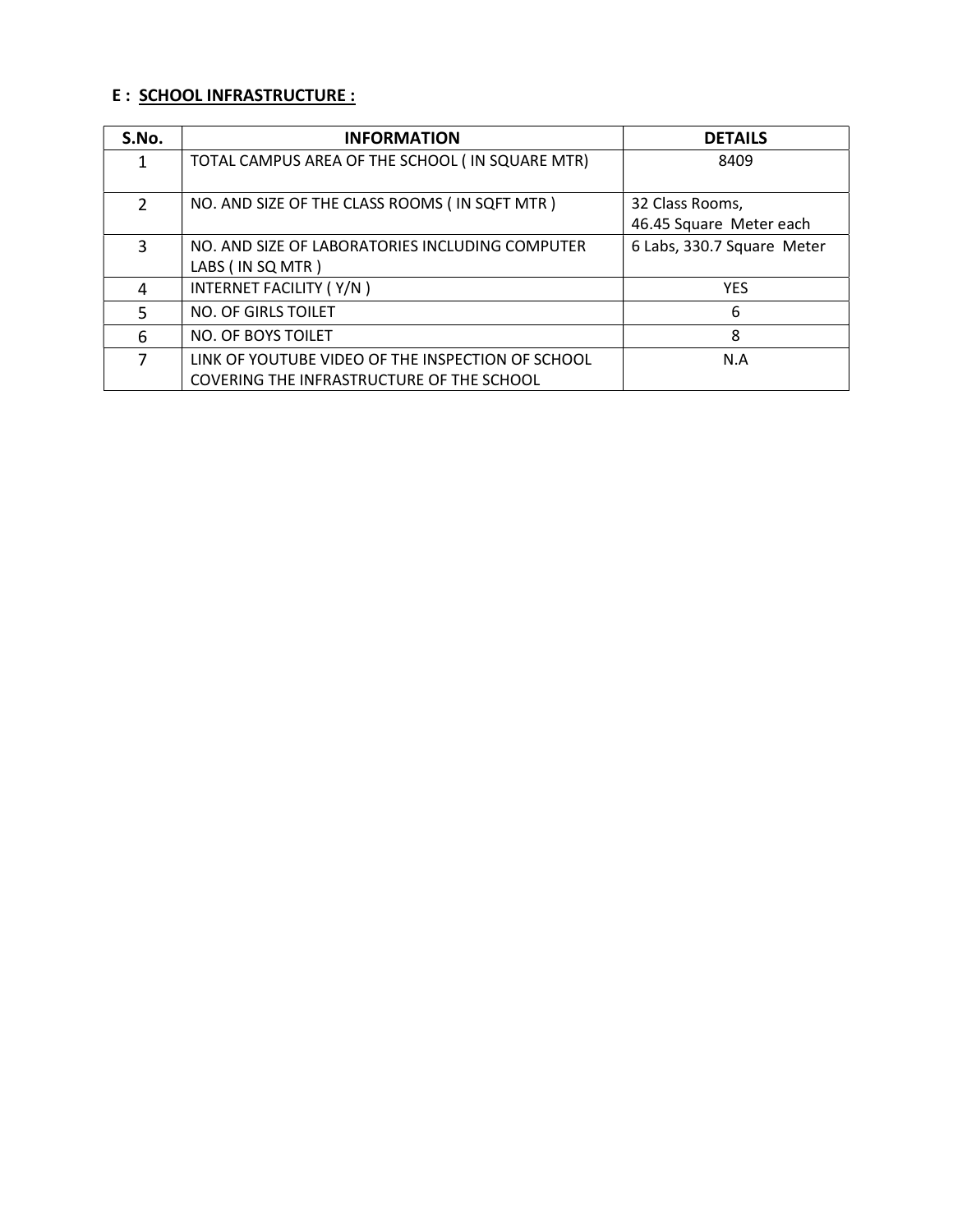### Formation of Parent Teacher Association ( PTA ) 2021-22 (School Level Fee Committee)

Date : 17 July 2021

| S.No. | Designation | Capacity  | Name                                                              | Signature |
|-------|-------------|-----------|-------------------------------------------------------------------|-----------|
| 01    | Chairperson | Chairman  | Mr. Ramniwas Jajunda                                              |           |
| 02    | Secretary   | Principal | Mr. CS Sangwan                                                    |           |
| 03    | Member      | Teacher   | (1) Mr. Anand Kumar Jha                                           |           |
|       |             |           | (2) Mrs. Anita                                                    |           |
|       |             |           | (3) Mr. Deepak Joshi                                              |           |
|       |             |           | (1) Mrs. Kavita M/o Ritika Choudhary<br>(Class - UKG)             |           |
|       |             |           | (2) Pukhraj Binda F/o Himani<br>$(Class-I)$                       |           |
|       |             |           | (3) Mr. Sita Ram F/o Jyoti Binda<br>$(Class - VI)$                |           |
| 04    | Member      | Parent    | (4) Mr. Ramniwas F/o Tanmay<br>Jajunda (Class - VII)              |           |
|       |             |           | (5) Mrs. Manju Devi M/o Yash<br>Choudhary (Class $- X$ )          |           |
|       |             |           | (6) Mr. Tejprakash Toshniwal<br>F/o Jatin Toshniwal (Class - XII) |           |

### Principal Rana International School

Copy to : 01. All class teachers

- 02. All notice boards
- 03. Academic In-charge
- 04. Information disseminated in WhatsApp group.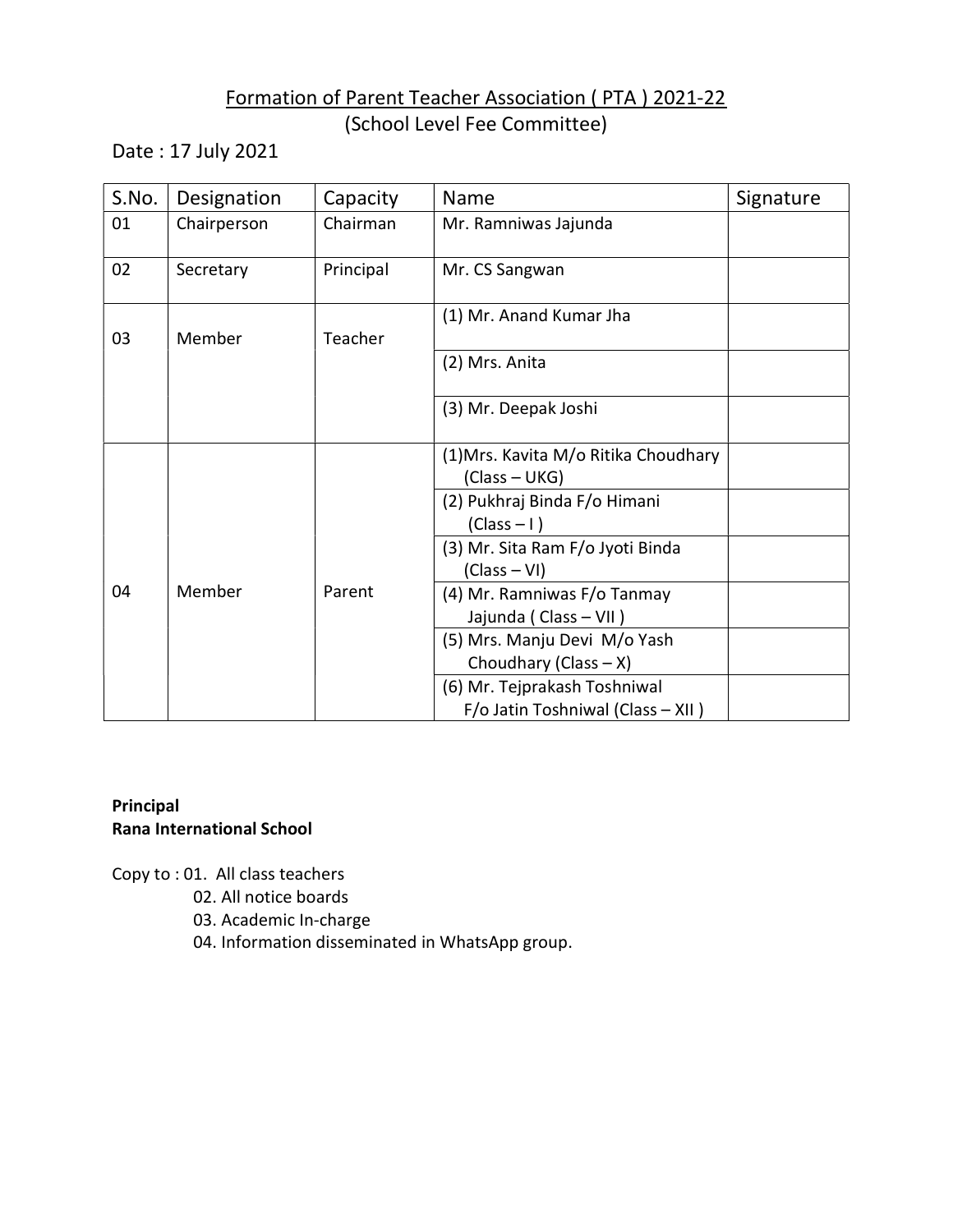## RANA INTERNATIONAL SCHOOL, DEGANA

SCHOOL MANAGING COMMITTEE ( w.e.f. August 1, 2020 )

| <b>S.N.</b>    | <b>Member Name</b>                            | <b>Designation in SMC</b>       |
|----------------|-----------------------------------------------|---------------------------------|
| $\mathbf{1}$   | Mr. Ramniwas Jajunda                          | Chairman                        |
| 2              | Mr. Ramesh Joshi - Principal LKS, Gotan       | Member - Educationist           |
| 3              | Dr. Satbir Sheoran - Principal DPS, Jhunjhunu | Member - Educationist           |
| 4              | Mr. Hari Ram Jadiya - Principal Sen. Sec.     | Member - Educationist           |
|                | School, Kitalsar                              |                                 |
| 5              | Ms. Madhu Shekhawat - Principal BBIS,         | Member - Educationist           |
|                | Sujangarh                                     |                                 |
| 6              | Mr. Gordhan Ram Dudi - Block Education        | Member - District Official      |
|                | Officer                                       |                                 |
| $\overline{7}$ | Mr. Somvir Poonia - Principal JNV, Kuchaman   | Member - Educationist           |
|                | City                                          |                                 |
| 8              | <b>CBSE Nominee</b>                           | Member - Special Invitee        |
| 9              | <b>CBSE Nominee</b>                           | Member - Special Invitee        |
| 10             | Mr. Ram Chandra Jajunda                       | Manager                         |
| 11             | Mr. Vijay Binda                               | Member - Special Invitee        |
| 12             | Dr. Ram Kishore Saran - BCMO, Degana          | Member - Special Invitee        |
| 13             | Mr. Kedar Mal Gilra                           | Member, Parents' Representative |
| 14             | Mrs. Seema Toshniwal                          | Member, Parents' Representative |
| 15             | Dr. Usha Kedia                                | Member, Parents' Representative |
| 16             | Mrs. Taruna Binda                             | Member, Parents' Representative |
| 17             | Mrs. Manju Devi                               | Member, Parents' Representative |
| 18             | Mrs. Shashi                                   | Member, Parents' Representative |
| 19             | Mr. Anand Kumar Jha - PGT Physics             | Member, Staff Representative    |
| 20             | Mrs. Anita - Coordinator                      | Member, Staff Representative    |
| 21             | Mr. CS Sangwan - Principal, Rana              | <b>Member Secretary</b>         |
|                | <b>International School</b>                   |                                 |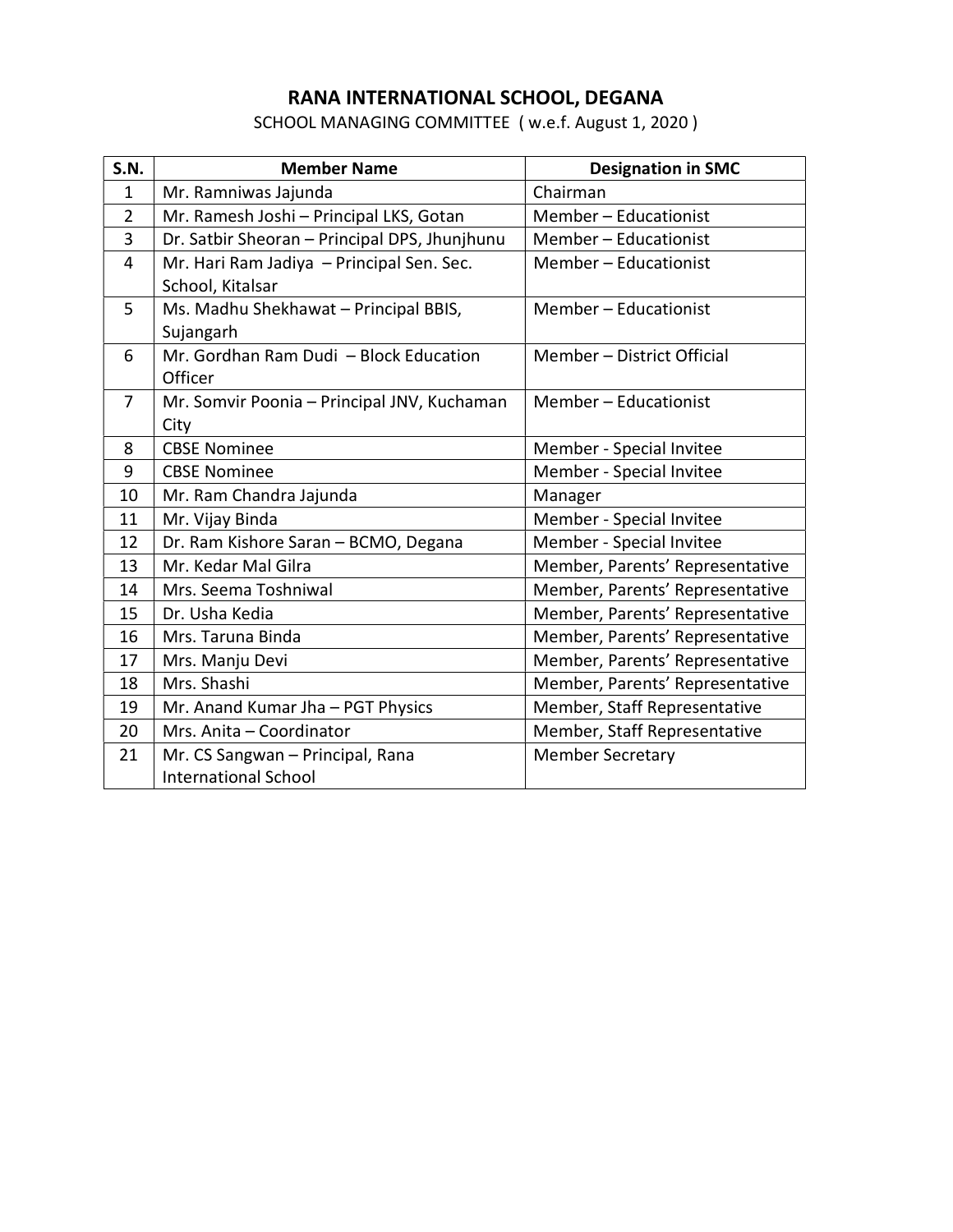| Fee Structure for the Session 2021-22 |       |              |      |              |  |
|---------------------------------------|-------|--------------|------|--------------|--|
| Class/<br><b>Installment</b>          | I     | $\mathbf{I}$ | III  | <b>TOTAL</b> |  |
| LKG & UKG                             | 5000  | 2900         | 2000 | 9900         |  |
|                                       | 6000  | 4000         | 3900 | 13900        |  |
| $\mathbf{I}$                          | 7000  | 5000         | 3900 | 15900        |  |
| III                                   | 9000  | 6000         | 3900 | 18900        |  |
| IV                                    | 9500  | 6500         | 3900 | 19900        |  |
| V                                     | 10000 | 8000         | 3900 | 21900        |  |
| <b>VI</b>                             | 11000 | 8000         | 4900 | 23900        |  |
| <b>VII</b>                            | 11500 | 8500         | 4900 | 24900        |  |
| <b>VIII</b>                           | 13000 | 10000        | 4900 | 27900        |  |
| IX                                    | 15000 | 12000        | 6900 | 33900        |  |
| X                                     | 16500 | 12500        | 7900 | 36900        |  |
| XI Com.                               | 18500 | 12500        | 6900 | 37900        |  |
| XI<br>Sci.                            | 18500 | 12500        | 8900 | 39900        |  |
| XII Com.                              | 19500 | 14500        | 6900 | 40900        |  |
| Sci.<br>XII                           | 19500 | 14500        | 7900 | 41900        |  |

| <b>For New Admission</b> |                        |               |               |                |
|--------------------------|------------------------|---------------|---------------|----------------|
| <b>Class</b>             | L.K.G To<br><b>UKG</b> | 1st To<br>5th | 6th to<br>8th | 9th to<br>12th |
| <b>Registration Fee</b>  | 200                    | 300           | 300           | 500            |
| <b>Admission Fee</b>     | 2000                   | 2500          | 2700          | 3000           |
| <b>Caution Money</b>     | 500                    | 500           | 1000          | 1000           |
| <b>Total</b>             | 2700                   | 3300          | 4000          | 4500           |

| <b>Hostel Fee</b> |       |       |       |              |  |
|-------------------|-------|-------|-------|--------------|--|
| <b>Class</b>      |       | Н     | Ш     | <b>Total</b> |  |
| KG to 2nd         | 16000 | 10000 | 7000  | 33000        |  |
| 3rd to 5th        | 19000 | 15000 | 7000  | 41000        |  |
| 6th to 8th        | 25000 | 16000 | 9000  | 50000        |  |
| 9th to 12th       | 27000 | 20000 | 11000 | 58000        |  |

1. Total Fee will be collected in three installments.

2. First installment will be deposited from 5th April to 15th April.

3. Second installment will be deposited from 1st Aug. to 10th Aug.

4. Third installment will be deposited from 1st Dec. to 10th Dec.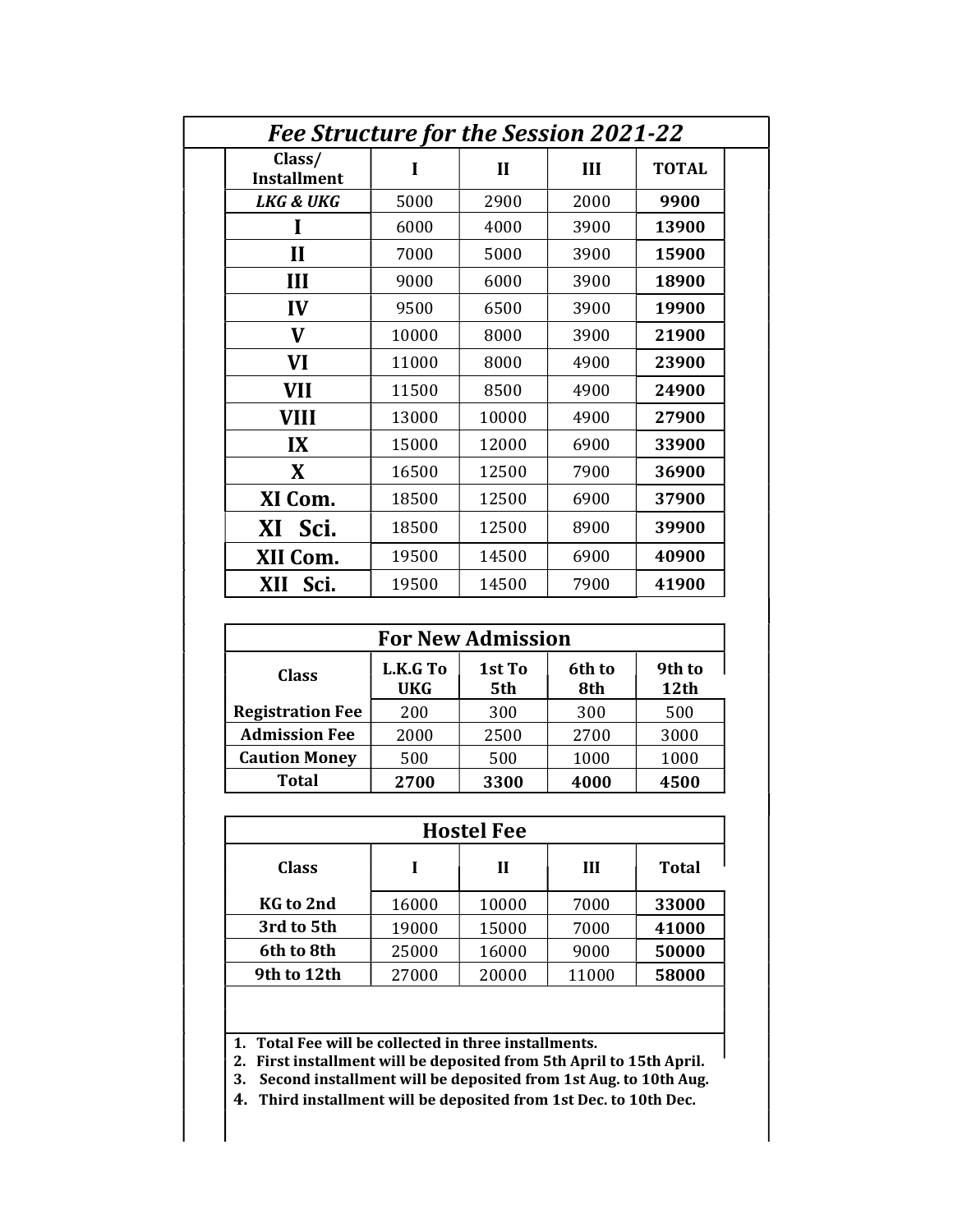# ANNUAL ACADEMIC CALANDER :

# Important Days to be Celebrated in the School

| <b>Date</b> | Day       | <b>Particulars</b>                                   |  |  |  |
|-------------|-----------|------------------------------------------------------|--|--|--|
| 22.04.2021  | Thursday  | World Earth Day                                      |  |  |  |
| 23.04.2021  | Friday    | World Book Day & English Language Day                |  |  |  |
| 25.04.2021  | Sunday    | Mahavir Jayanti                                      |  |  |  |
| 08.05.2021  | Saturday  | World Red Cross Day                                  |  |  |  |
| 09.05.2021  | Sunday    | Mother's Day Celebration                             |  |  |  |
| 05.06.2021  | Saturday  | World Environment Day                                |  |  |  |
| 13.06.2021  | Sunday    | Maharana Pratap Jayanti                              |  |  |  |
| 14.06.2021  | Monday    | World Blood Donor Day                                |  |  |  |
| 20.06.2021  | Sunday    | Father's Day                                         |  |  |  |
| 21.06.2021  | Monday    | International Day of Yoga                            |  |  |  |
| 11.07.2021  | Sunday    | <b>World Population Day</b>                          |  |  |  |
| 12.08.2021  | Thursday  | <b>International Youth Day</b>                       |  |  |  |
| 15.08.2021  | Sunday    | Independence Day                                     |  |  |  |
| 29.08.2021  | Sunday    | <b>National Sports Day</b>                           |  |  |  |
|             |           | (Major Dhyanchand Birth Anniversary)                 |  |  |  |
| 05.09.2021  | Sunday    | Teacher's Day (Dr. Radhakrishnan Birthday)           |  |  |  |
| 12.09.2021  | Sunday    | <b>Grand Parents Day</b>                             |  |  |  |
| 14.09.2021  | Tuesday   | <b>Hindi Diwas</b>                                   |  |  |  |
| 21.09.2021  | Tuesday   | International Day of Peace                           |  |  |  |
| 02.10.2021  | Saturday  | Gandhi Jayanti & Lal Bahadur Shastri Jayanti         |  |  |  |
|             |           | (International Day of Non-violence)                  |  |  |  |
| 05.10.2021  | Tuesday   | World Teacher's Day                                  |  |  |  |
| 11.10.2021  | Monday    | International Day of the Girl Child                  |  |  |  |
| 14.10.2021  | Thursday  | Maha Navami                                          |  |  |  |
| 24.10.2021  | Sunday    | <b>United Nations Day</b>                            |  |  |  |
| 11.11.2021  | Thursday  | National Education Day (Birthday of APJ Abdul Kalam) |  |  |  |
| 14.11.2021  | Sunday    | Children's Day                                       |  |  |  |
| 19.11.2021  | Friday    | Guru Nanak Jayanti (Guru Purnima) &<br>International |  |  |  |
|             |           | Men's Day                                            |  |  |  |
| 10.12.2021  | Friday    | Human Rights Day                                     |  |  |  |
| 25.12.2021  | Saturday  | Christmas Day                                        |  |  |  |
| 26.01.2022  | Wednesday | <b>Republic Day</b>                                  |  |  |  |
| 05.02.2022  | Saturday  | Basant Panchami                                      |  |  |  |
| 08.03.2022  | Tuesday   | International Women's Day                            |  |  |  |
| 22.03.2022  | Tuesday   | World Water Day                                      |  |  |  |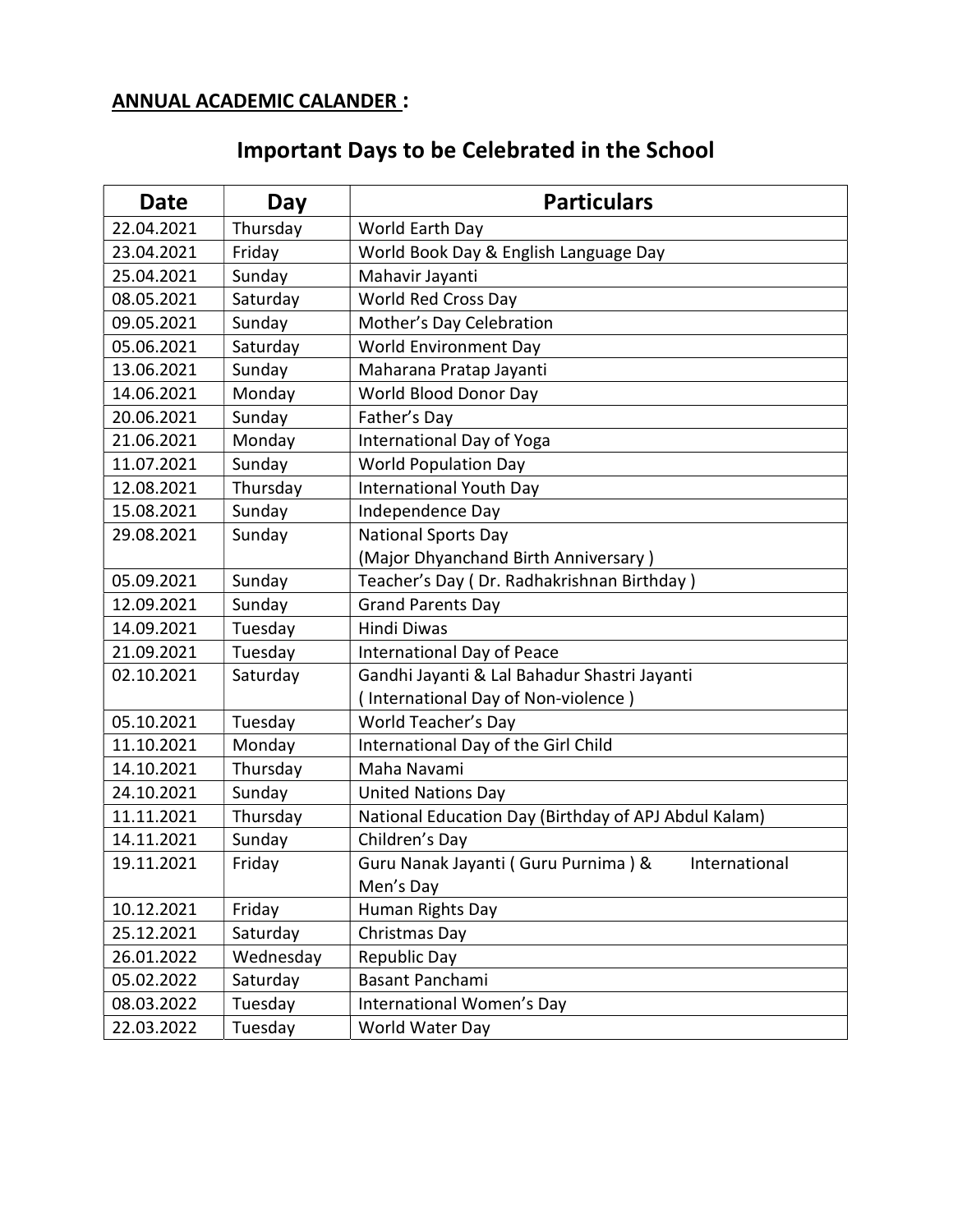## LIST OF HOLIDAYS During the Session 2021-22

| S.No.          | <b>Date</b>          | Day       | <b>Particulars</b>     |  |
|----------------|----------------------|-----------|------------------------|--|
| $\mathbf{1}$   | 14.04.2021           | Wednesday | Dr. Ambedkar Jayanti   |  |
| $\overline{2}$ | 14.05.2021           | Friday    | ID-UL-FITR*            |  |
| 3              | 17.05.2021 to        | Monday    | <b>Summer Vacation</b> |  |
|                | 23.06.2021           |           |                        |  |
| 4              | 21.07.2021           | Tuesday   | ID-UL-ZUHA*            |  |
| 5              | 19.08.2021           | Thursday  | Muharram               |  |
| 6              | 22.08.2021           | Sunday    | Raksha Bandhan         |  |
| 7              | 30.08.2021           | Monday    | Janmashtmi             |  |
| 8              | 07.10.2021           | Thursday  | Navratra Sthapana      |  |
| 9              | 15.10.2021           | Friday    | Dusshera               |  |
| 10             | 03.11.2021 to        | Wednesday | Deepawali Vacation     |  |
|                | 06.11.2021           |           |                        |  |
| 11             | 30.12.2021 to        | Thursday  | <b>Winter Vacation</b> |  |
|                | 03.01.2022           |           |                        |  |
|                | (Except for X & XII) |           |                        |  |
| 12             | 14.01.2022           | Friday    | Makar Sankranti        |  |
| 13             | 01.03.2022           | Tuesday   | Mahashivratri          |  |
| 14             | 17.03.2022           | Thursday  | Holika Dahan           |  |
| 15             | 18.03.2022           | Friday    | Holi (Dhulandi)        |  |

Note :- 2 holidays to be declared by D.C. Nagaur \* Subject to moon appearance.

### EXAMINATION POLICY

| <b>EXAMINATION</b>       | <b>PERIODIC TEST -</b> | <b>HALF YEARLY</b> | <b>PERIODIC TEST -</b> | <b>ANNUAL</b>      |  |
|--------------------------|------------------------|--------------------|------------------------|--------------------|--|
|                          |                        | <b>EXAMINATION</b> | Ш                      | <b>EXAMINATION</b> |  |
| Date of Exam             | 07.08.2021 to          | 11.10.2021 to      | 13.12.2021 to          | 10.03.2022 to      |  |
|                          | 14.08.2021             | 20.10.2021         | 21.12.2021             | 22.03.2022         |  |
|                          |                        |                    |                        |                    |  |
| <b>PTM</b>               | 22nd Aug., 2021        | 31st Oct., 2021    | 29th Dec., 2021        | 30th March,        |  |
|                          |                        |                    |                        | 2022               |  |
| <b>Syllabus Coverage</b> | 30%                    | 50%                | 70%                    | 100%               |  |
| of the Subject           |                        |                    |                        |                    |  |

Subject Enrichment Activity – I October, 2021 Subject Enrichment Activity – II February, 2022

Annual result will be declared on 31st March 2022 New Session will start from 1<sup>st</sup> April